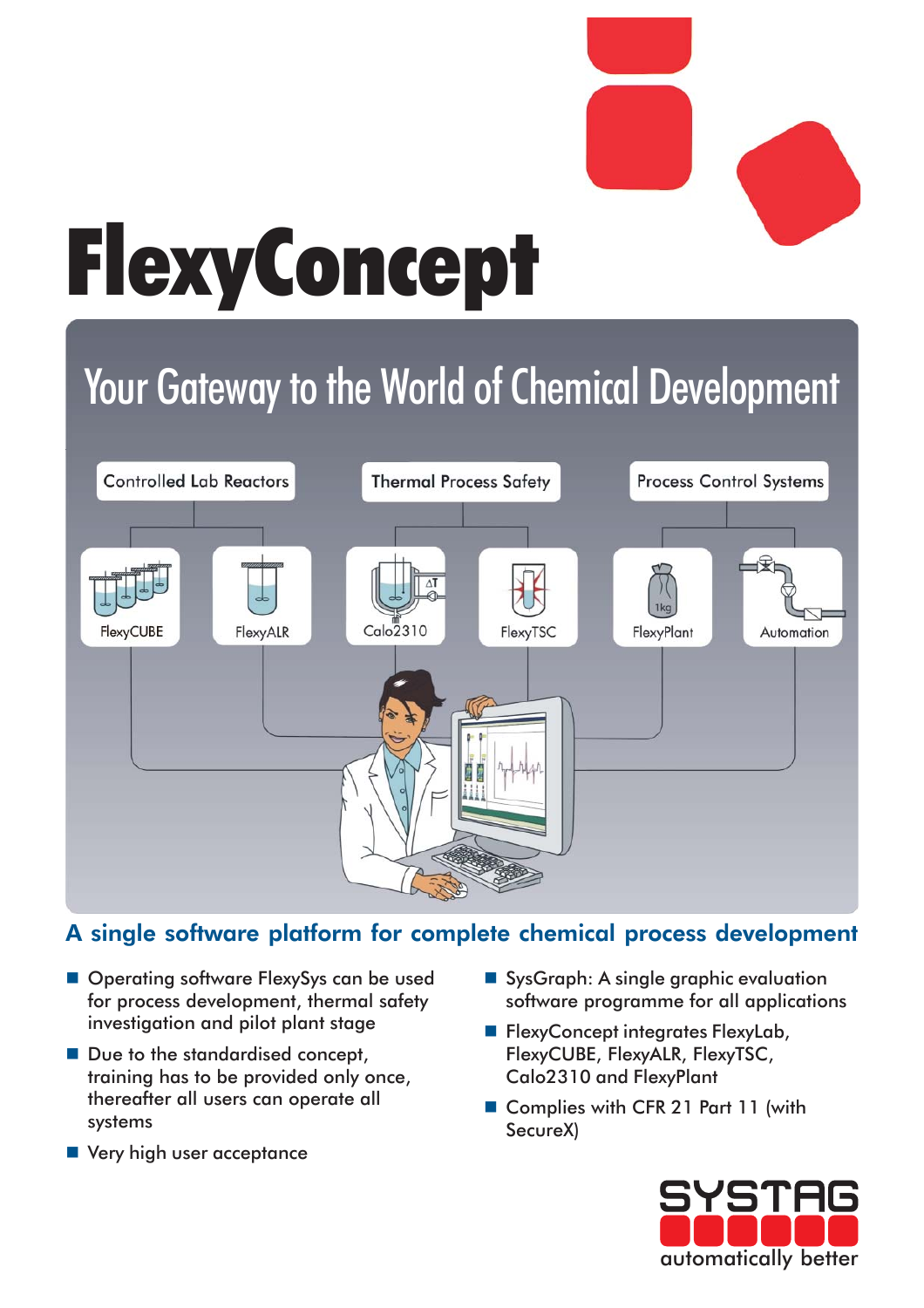



## FlexySys A Philosophy for all Applications

### Uniformity in Variety

A common operating philosophy has been developed for the various applications and synoptic screen layouts. All functions can be accessed by clicking on the function keys of the relevant windows. This provides complete, manual experiment control.

#### 1 to 6 Independent Reactors can be controlled by a Single PC

FlexySys takes into account the limited space available in laboratories. A single PC can control up to 6 reactors.

#### Simultaneous Operation and Graphics Function

FlexySys allows simultaneous operation and graphics display by using the same screen. This keeps you informed on the total process.

#### Combination of Manual and Recipe Control

FlexySys has been designed for process development. It can perform recipe sequences, but manual changes can also be made should the sudden need arise.

### Automatic Protocol

Whether in manual or recipe mode, an automatic and complete protocol is always performed in the background. Using a word template, individualized layouts can be created.

#### Remote Control and Maintenance

FlexySys is constructed in such a way that can be operated by remote control from a nearby office, or for control purposes from home. A manual intervention is possible all times. SYSTAG also offers maintenance support when needed for problem solving via the Internet.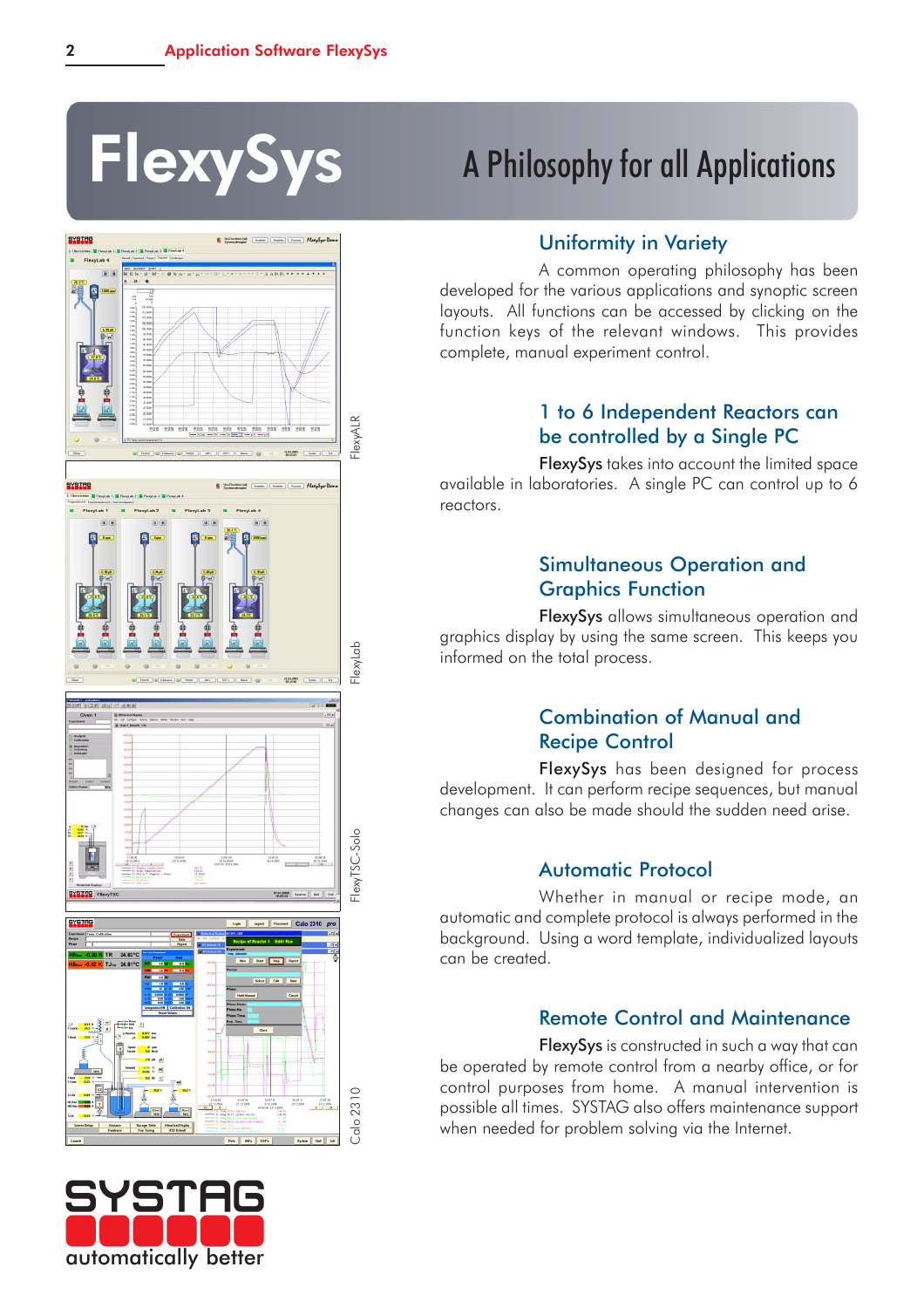## OperX The new SYSTAG Recipe Editor

#### **Advantages**

- **Drag and drop technique**
- Each recipe step can contain up to 5 Basic **Operations**
- Repetitive procedures can be stored as methods (partial recipe)
- Methods can be conveniently entered into recipes
- Methods allow for most simple execution of SOP's (Standard Operating Procedure)
- Simple to use, operation Windows compatible
- Suitable for CFR21, Part 11 requirements (only with SecureX)

Typical Recipe: on the left all Basic Operations, on the right, steps below each other, with up to 5 Basic Operations in parallel

■ Designed for FlexyLab, FlexyCUBE, FlexyALR, FlexyTSC, Calo2310 & FlexyPlant

#### Simple to Use

All Basic Operations appear in the taskbar under "Favorites". They can be displayed in compact or detailed mode to provide an overall view and quick access.

Basic Operations are defined in the corresponding groups such as temperature, dosing, pH, Logic operations etc.

The recipe is generated using  $nD \nlog \delta$ Drop" techniques. Repetitive parts can be written as "Methods" and entered into any recipe at any stage.

#### Changes at any Time

A recipe can be simply changed. A double-click on the relevant operation will allow access to the "Edit" mode. Modifications can be performed at any time, even during operation. Recipes that have not been completely provided with all parameters can be stored but will not be released for execution.

#### Individual Display

Recipe Editor and Basic Operations can be displayed differently. A choice can be made between tree-views (as in Windows Explorer) or as "Favorites" taskbar. "Drag & Drop" techniques can be used for both.

| <b>Eater Evariation Angelet</b>                                            |  |                                                                                                                                                                                                                             |                                                              |
|----------------------------------------------------------------------------|--|-----------------------------------------------------------------------------------------------------------------------------------------------------------------------------------------------------------------------------|--------------------------------------------------------------|
|                                                                            |  | . Desere in px sere ex e                                                                                                                                                                                                    |                                                              |
|                                                                            |  |                                                                                                                                                                                                                             |                                                              |
| <b>Alignment</b>                                                           |  |                                                                                                                                                                                                                             |                                                              |
| \$m <sub>0</sub>                                                           |  | <b>Jackson</b><br>of commercial<br>u                                                                                                                                                                                        | ٠                                                            |
| ٠<br>Temporate                                                             |  | $\overline{78}$<br><b>F&amp;wd</b><br>P-Eard<br><b>Registrate</b><br>Féard<br>PO <sub>1</sub><br>01 tw<br>1.48<br><b>Stakeholder</b><br><b>Linked</b><br>an i<br><b>Identify</b><br>1000 +<br><b>Links</b><br>$100 +$<br>18 | <b>Steelings 19</b><br>倒て<br>Diese Linda 11<br><b>WE T</b>   |
| <b>11</b> Temperaturegaking                                                |  | <b>Di Annue</b><br>5 Annual<br>5 Annual<br>5 min<br>$\alpha$<br>Zaitund<br>3<br>01<br>Marke P-Band<br><b>YSEK</b><br>M. Fador<br>9,640                                                                                      | <b>Diseas Limite in</b><br><b>Mile</b><br>Max DVI T/N - FTOW |
| <b>L<sup>t</sup></b> Teleparatupananana<br><b>By Died to Decisionships</b> |  | Master LiPart<br><b>Stabilizione</b><br>85 plf.<br>1.2 km<br>un .<br><b>Tubety Venting</b><br>Marker C. Part<br>Zeitund<br>5 min.<br>淼                                                                                      | 確定<br><b>Ne Oil TTry TTDat</b><br>Nex Out TJSur - TTTm<br>鼓  |
| <b>PF</b> Darksbeinzorpauseke                                              |  | Stare P-Band<br><b>Slave 1Pad</b><br>492.4                                                                                                                                                                                  | Max Dat FR - Futbur<br>加工<br><b>Saleis Terra</b>             |
| Adidation Fegating                                                         |  | <b>TAAN</b>                                                                                                                                                                                                                 |                                                              |
| <b>LE Adolesiado Constitu</b>                                              |  |                                                                                                                                                                                                                             |                                                              |
| P Treatmorphile                                                            |  | Angersider Text Vinlagenougalist                                                                                                                                                                                            |                                                              |
| <b>Designation</b><br>×                                                    |  |                                                                                                                                                                                                                             |                                                              |
| л<br><b>Designated</b>                                                     |  | Colored Baltimore (2001) Primate and                                                                                                                                                                                        |                                                              |
| <b>SA Scoring!</b>                                                         |  | a4<br>м<br>Eshiescan<br><b>Range</b><br>Stevenodus<br>Se.<br><b>B.Jvamobin</b><br><b>Yest Fact</b>                                                                                                                          |                                                              |
| <b>St.</b> Scriegenmeist 1                                                 |  | <b>R.Junimesk</b><br>40.300<br>Endmort<br><b>law</b><br><b>Instructional</b><br>500 cm<br>Zohbasen<br>min                                                                                                                   |                                                              |
| P. StakinsenDolerand<br><b>M</b> Dolemane 1                                |  | <b><i><u>Rangerous</u></i></b><br>R.M menn do 1<br>2 mm<br>be<br>Down Lindays<br>Rangeministry<br>con/net<br>hm                                                                                                             |                                                              |
| v<br><b>Business</b> 2                                                     |  | <b>Scherheitsbehru</b><br>100 cm<br><b>InterLinked</b><br>be<br><b>Backwood</b><br>88<br><b>Back</b><br><b>Duckley</b>                                                                                                      |                                                              |
|                                                                            |  | <b>Eddwards</b><br><b>Ball</b>                                                                                                                                                                                              |                                                              |
| ٠<br>yK.                                                                   |  | uce 4 Temporalistand 7 40°C                                                                                                                                                                                                 |                                                              |
| ٠<br><b>Dout</b>                                                           |  | <b>Tenor in Figure</b>                                                                                                                                                                                                      |                                                              |
| a <sup>4</sup> Indirading<br>o <sup>8</sup> Europeaneer                    |  | Stevensche<br>Mantel<br>40 °C<br>Endmant                                                                                                                                                                                    |                                                              |
|                                                                            |  | 75 mm<br>Renomnant<br><b>Difference Add Sales</b><br>$\epsilon$                                                                                                                                                             |                                                              |
| <b>Distances</b><br>۰                                                      |  | <b>Silverence TV-FJ</b><br>Discolaute 19<br>TRO TO                                                                                                                                                                          |                                                              |
| ×<br><b>Fishers</b>                                                        |  | <b>Bress Links TR</b><br>100 Y<br><b>Backmodul</b><br>Back.                                                                                                                                                                 |                                                              |
| v<br>Esteriora                                                             |  |                                                                                                                                                                                                                             |                                                              |
| ٠<br><b>System</b>                                                         |  | domestic 19 day                                                                                                                                                                                                             |                                                              |
| ٠<br><b>Alberta</b>                                                        |  | G<br>75 mm<br>Veuignungued                                                                                                                                                                                                  |                                                              |
| A. Solden                                                                  |  |                                                                                                                                                                                                                             |                                                              |
| ٠<br>Look                                                                  |  | in and Skaldingh                                                                                                                                                                                                            |                                                              |
| <b>C</b> Zehertomiro                                                       |  | o.<br>Rochuer<br>1300 +<br>40 min<br>Versigeungssel<br>to Beachmang                                                                                                                                                         |                                                              |
| <b>411 Waterior</b>                                                        |  | P <sub>2</sub><br><b>Exchoods</b><br><b>Back</b><br><b>Energie Integration</b>                                                                                                                                              |                                                              |
| <b>CI Intimie</b><br><b>All it Than Energy 12</b>                          |  |                                                                                                                                                                                                                             |                                                              |
| 12 E. Floor, Disn of 480                                                   |  |                                                                                                                                                                                                                             |                                                              |
| <sup>4</sup> Expressed arbakes                                             |  | <b>Graddessen</b><br>to Emminues                                                                                                                                                                                            |                                                              |
| <b>B</b> Administration                                                    |  | Energie Integration<br>Aug.                                                                                                                                                                                                 |                                                              |
|                                                                            |  |                                                                                                                                                                                                                             | R CALIFORNIA PLASSING RESERVE                                |

#### Print

A recipe displays clearly and unambiguously every single step. For control and documentation purposes a printout can be made for integration into the protocol.

Every Recipe can contain up to 99 steps (or phases). In each step up to 5 parallel Basic Operations are permissible.